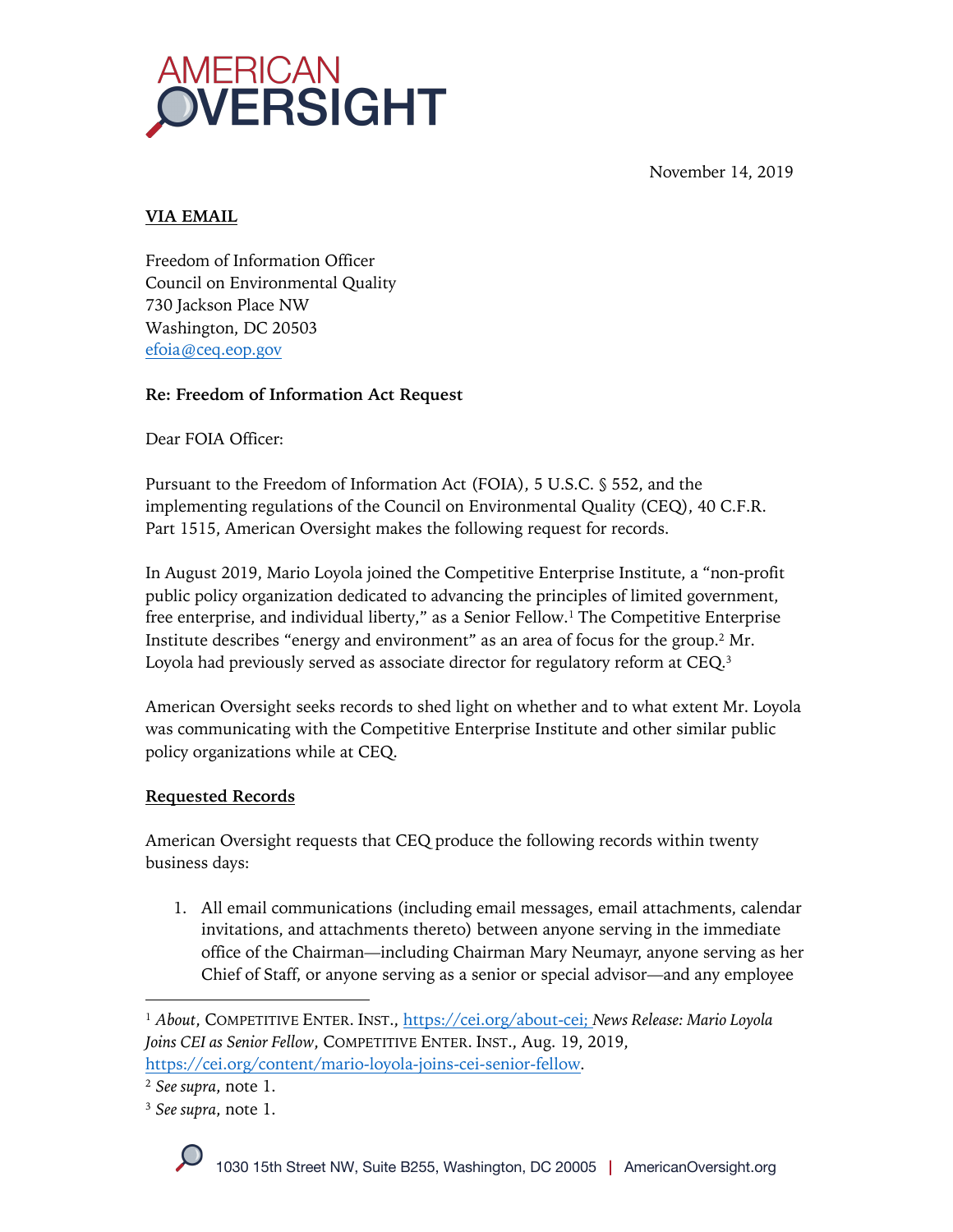or representative of the Competitive Enterprise Institute (including anyone with an email address ending in cei.org).

Please provide all responsive records from August 1, 2019, through the date the search is conducted.

## **Fee Waiver Request**

In accordance with 5 U.S.C.  $\frac{1}{5}$  552(a)(4)(A)(iii) and your agency's regulations, American Oversight requests a waiver of fees associated with processing this request for records. The subject of this request concerns the operations of the federal government, and the disclosures will likely contribute to a better understanding of relevant government procedures by the general public in a significant way. Moreover, the request is primarily and fundamentally for non-commercial purposes.

American Oversight requests a waiver of fees because disclosure of the requested information is "in the public interest because it is likely to contribute significantly to public understanding of operations or activities of the government."4 The public has a significant interest in CEQ's oversight of the implementation of the National Environmental Policy Act (NEPA), including how climate impact is weighed in agency environmental reviews. <sup>5</sup> Records with the potential to shed light on this question would contribute significantly to public understanding of operations of the federal government, including whether and to what extent organizations that have expressed skepticism of climate change influenced CEQ's decision-making. American Oversight is committed to transparency and makes the responses agencies provide to FOIA requests publicly available, and the public's understanding of the government's activities would be enhanced through American Oversight's analysis and publication of these records.

This request is primarily and fundamentally for non-commercial purposes.<sup>6</sup> As a  $501(c)(3)$ nonprofit, American Oversight does not have a commercial purpose and the release of the information requested is not in American Oversight's financial interest. American Oversight's mission is to promote transparency in government, to educate the public about government activities, and to ensure the accountability of government officials. American Oversight uses the information gathered, and its analysis of it, to educate the public through reports, press releases, or other media. American Oversight also makes

 $4\,5\,$  U.S.C.  $\frac{6}{5}$  552(a)(4)(A)(iii).

<sup>&</sup>lt;sup>5</sup> Valerie Volcovici, Trump Administration Issues Guidance for Federal Agency to Weigh Climate Impacts, Reuters (June 21, 2019, 1:16 PM), https://www.reuters.com/article/ususa-climate-nepa/trump-administration-issues-guidance-for-federal-agencies-to-weighclimate-impacts-idUSKCN1TM2AN.

<sup>6</sup> *See* 5 U.S.C. § 552(a)(4)(A)(iii).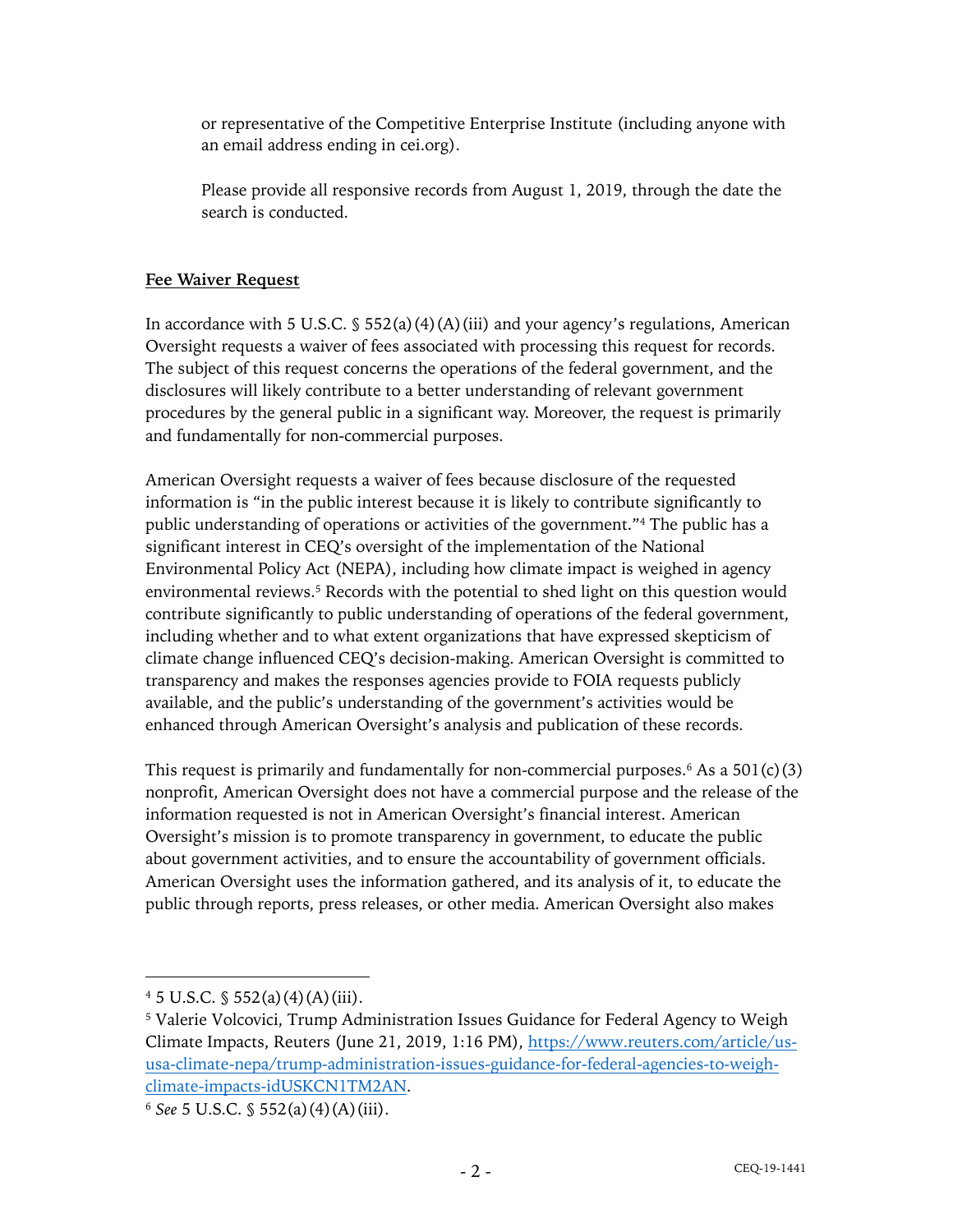materials it gathers available on its public website and promotes their availability on social media platforms, such as Facebook and Twitter.7

American Oversight has also demonstrated its commitment to the public disclosure of documents and creation of editorial content through numerous substantive analyses posted to its website. <sup>8</sup> Examples reflecting this commitment to the public disclosure of documents and the creation of editorial content include the posting of records related to an ethics waiver received by a senior Department of Justice attorney and an analysis of what those records demonstrated regarding the Department's process for issuing such waivers;<sup>9</sup> posting records received as part of American Oversight's "Audit the Wall" project to gather and analyze information related to the administration's proposed construction of a barrier along the U.S.-Mexico border, and analyses of what those records reveal;<sup>10</sup> posting records regarding potential self-dealing at the Department of Housing & Urban Development and related analysis;<sup>11</sup> posting records and analysis relating to the federal government's efforts to sell nuclear technology to Saudi Arabia;12 and posting records and analysis regarding the Department of Justice's decision in response to demands from Congress to direct a U.S. Attorney to undertake a wide-ranging review and make recommendations regarding criminal investigations relating to the President's political opponents and allegations of misconduct by the Department of Justice itself and the Federal Bureau of Investigation.<sup>13</sup>

<sup>10</sup> *See generally Audit the Wall*, AMERICAN OVERSIGHT,

<sup>7</sup> American Oversight currently has approximately 12,200 page likes on Facebook and 54,400 followers on Twitter. American Oversight, FACEBOOK,

https://www.facebook.com/weareoversight/ (last visited Sept. 6, 2019); American Oversight (@weareoversight), TWITTER, https://twitter.com/weareoversight (last visited Sept. 6, 2019).

<sup>8</sup> *News*, AMERICAN OVERSIGHT, https://www.americanoversight.org/blog.

<sup>9</sup> *DOJ Records Relating to Solicitor General Noel Francisco's Recusal*, AMERICAN OVERSIGHT, https://www.americanoversight.org/document/doj-civil-division-response-noel-franciscocompliance; *Francisco & the Travel Ban: What We Learned from the DOJ Documents*, AMERICAN OVERSIGHT, https://www.americanoversight.org/francisco-the-travel-ban-what-welearned-from-the-doj-documents.

https://www.americanoversight.org/investigation/audit-the-wall; *see, e.g.*, *Border Wall Investigation Report: No Plans, No Funding, No Timeline, No Wall*, AMERICAN OVERSIGHT, https://www.americanoversight.org/border-wall-investigation-report-no-plans-nofunding-no-timeline-no-wall.

<sup>11</sup> *Documents Reveal Ben Carson Jr.'s Attempts to Use His Influence at HUD to Help His Business*, AMERICAN OVERSIGHT, https://www.americanoversight.org/documents-reveal-ben-carsonjr-s-attempts-to-use-his-influence-at-hud-to-help-his-business.

<sup>12</sup> *Investigating the Trump Administration's Efforts to Sell Nuclear Technology to Saudi Arabia*, AMERICAN OVERSIGHT, https://www.americanoversight.org/investigating-the-trumpadministrations-efforts-to-sell-nuclear-technology-to-saudi-arabia.

<sup>13</sup> *Sessions' Letter Shows DOJ Acted on Trump's Authoritarian Demand to Investigate Clinton*, AMERICAN OVERSIGHT, https://www.americanoversight.org/sessions-letter.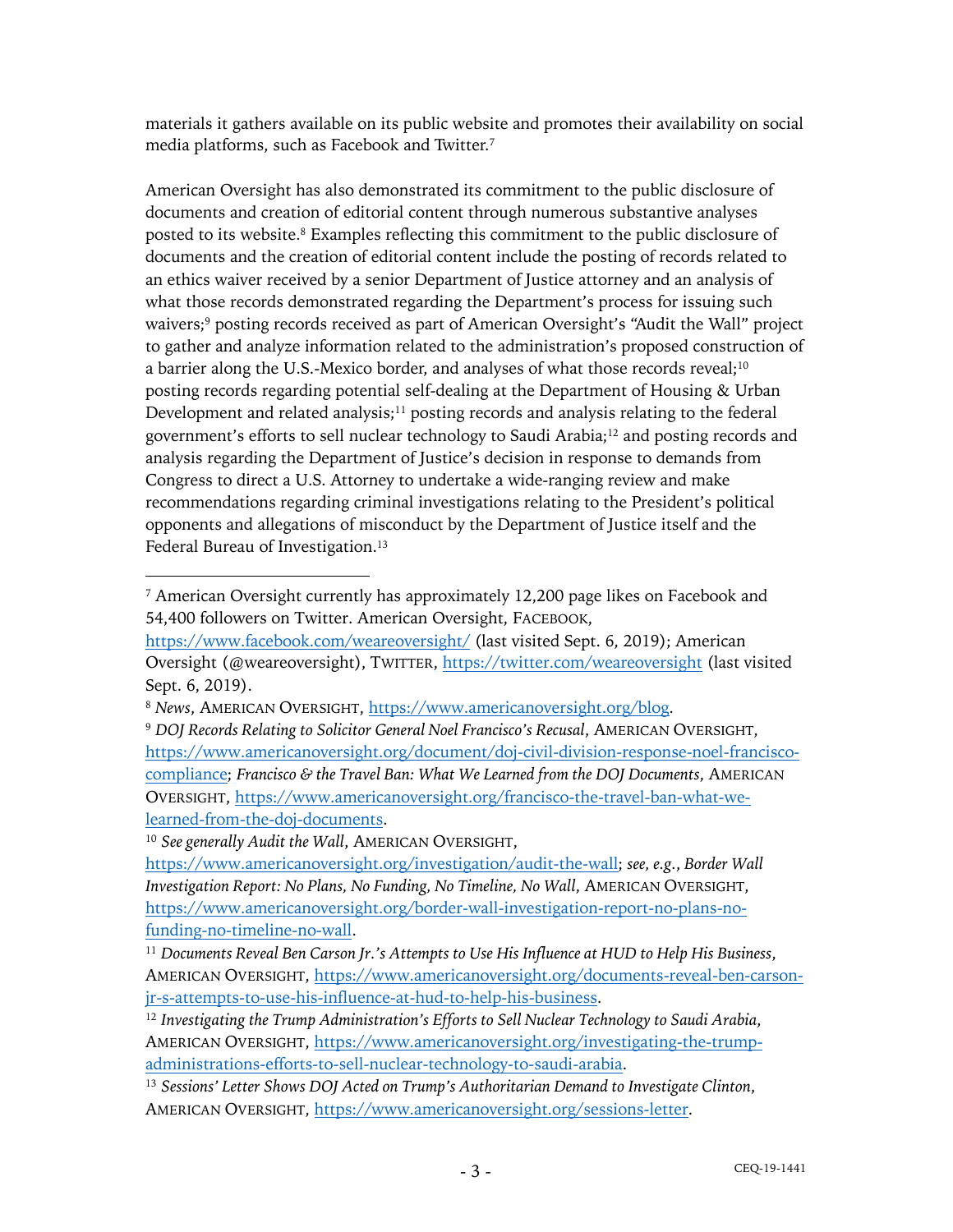Accordingly, American Oversight qualifies for a fee waiver.

### **Guidance Regarding the Search & Processing of Requested Records**

In connection with its request for records, American Oversight provides the following guidance regarding the scope of the records sought and the search and processing of records:

- Please search all locations and systems likely to have responsive records, regardless of format, medium, or physical characteristics.
- Our request for records includes any attachments to those records or other materials enclosed with those records when they were previously transmitted. To the extent that an email is responsive to our request, our request includes all prior messages sent or received in that email chain, as well as any attachments to the email.
- § Please search all relevant records or systems containing records regarding agency business. Do not exclude records regarding agency business contained in files, email accounts, or devices in the personal custody of your officials, such as personal email accounts or text messages. Records of official business conducted using unofficial systems or stored outside of official files are subject to the Federal Records Act and FOIA.14
- Please use all tools available to your agency to conduct a complete and efficient search for potentially responsive records. Agencies are subject to government-wide requirements to manage agency information electronically,15 and many agencies have adopted the National Archives and Records Administration (NARA) Capstone program, or similar policies. These systems provide options for searching emails and other electronic records in a manner that is reasonably likely to be more complete than just searching individual custodian files. For example, a custodian may have deleted a responsive email from his or her email program, but your agency's archiving tools may capture that email under Capstone. At the same time, custodian searches are still necessary; agencies may not have direct access to

(Nov. 28, 2011), https://obamawhitehouse.archives.gov/the-press-

<sup>14</sup> *See Competitive Enter. Inst. v. Office of Sci. & Tech. Policy*, 827 F.3d 145, 149–50 (D.C. Cir. 2016); *cf. Judicial Watch, Inc. v. Kerry*, 844 F.3d 952, 955–56 (D.C. Cir. 2016). <sup>15</sup> Presidential Memorandum—Managing Government Records, 76 Fed. Reg. 75,423

office/2011/11/28/presidential-memorandum-managing-government-records; Office of Mgmt. & Budget, Exec. Office of the President, Memorandum for the Heads of Executive Departments & Independent Agencies, "Managing Government Records Directive," M-12-18 (Aug. 24, 2012), https://www.archives.gov/files/records-mgmt/m-12-18.pdf.